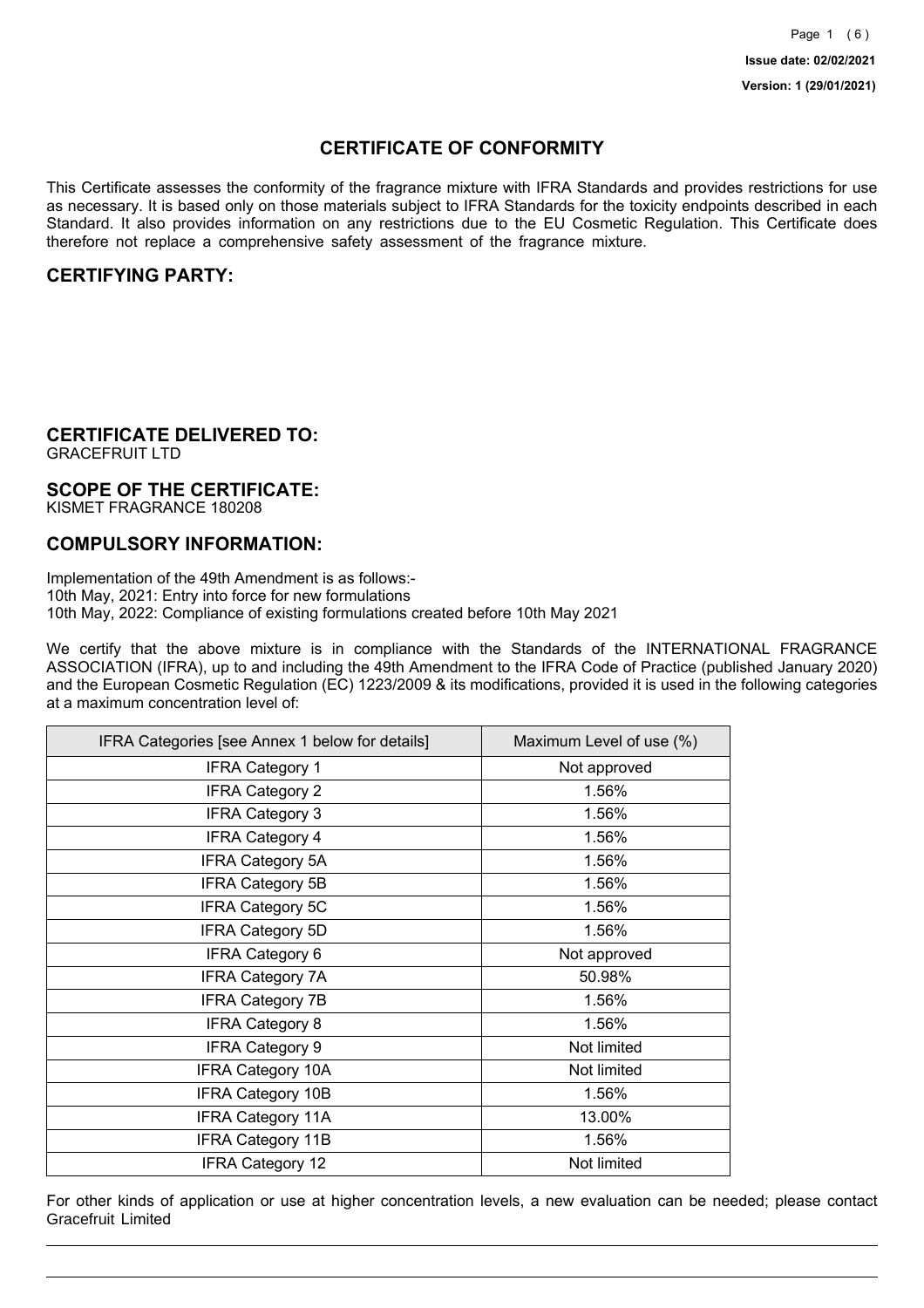## **EU COSMETIC INFORMATION:**

We certify that the above mixture is in compliance with the EU Cosmetic Regulation 1223/2009 and its amendments, provided it is used in the following applications at a maximum concentration level of:

| <b>Cosmetic Application</b>      | Maximum Level of use (%) |
|----------------------------------|--------------------------|
| Fine Fragrance                   | Not limited              |
| Eau de Toilette                  | Not limited              |
| Fragrancing cream                | Not limited              |
| Rinse off cosmetic products      | Not limited              |
| Other leave-on cosmetic products | Not limited              |
| Oral products                    | Not limited              |

Regulatory Affairs Department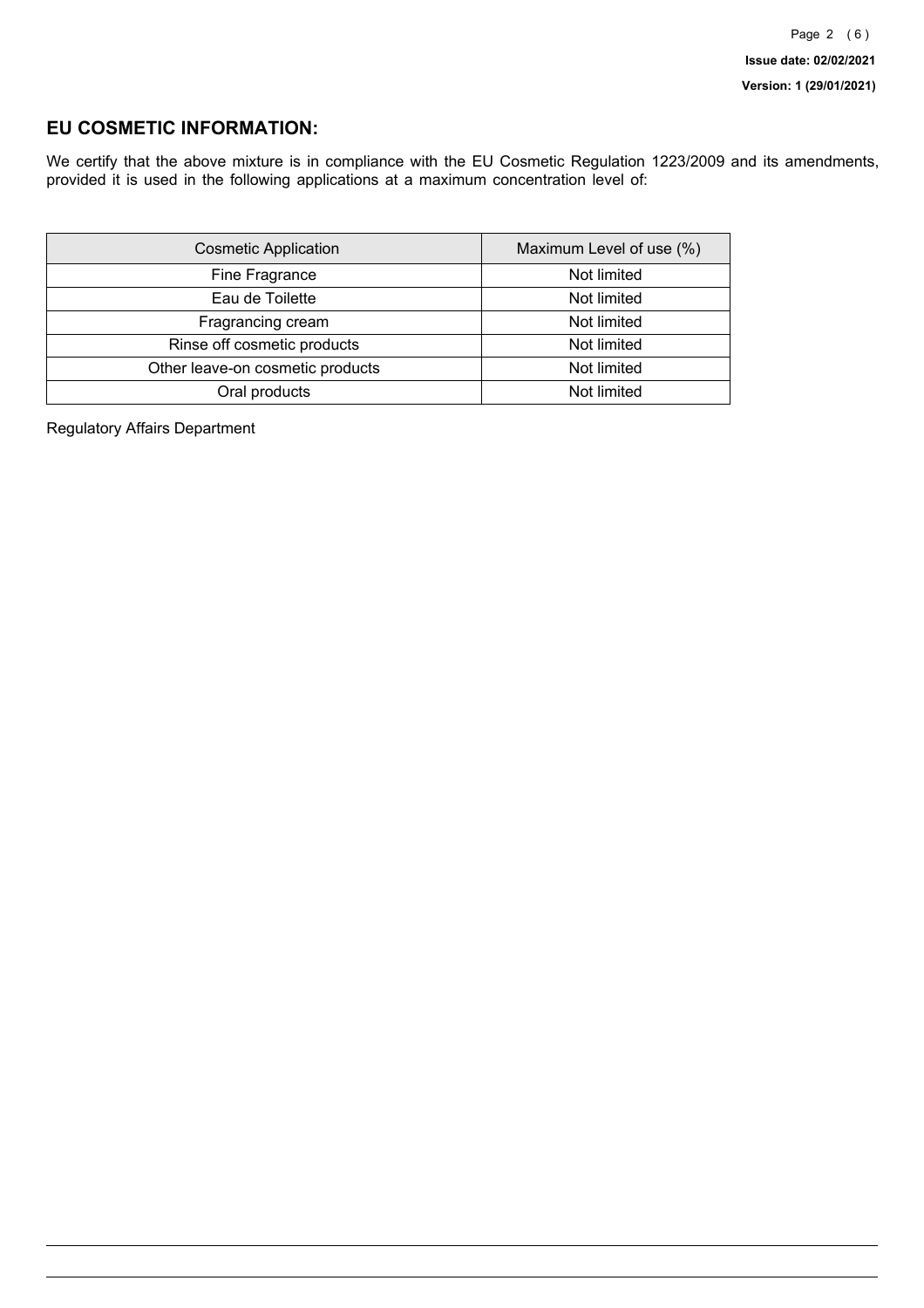### **ANNEX 1**

Below is an extract of information provided by IFRA in relation to types of application present in each IFRA Category. Additional information about IFRA Categories can be found in the Guidance to IFRA Standards, issued by IFRA.

| <b>IFRA Category</b>     | Product Type                                                                                                                                                                                                                                                                                                                                                                                                                                                                                                                                                                                                                                                                                                                                                                                                                                                                                                                                 |
|--------------------------|----------------------------------------------------------------------------------------------------------------------------------------------------------------------------------------------------------------------------------------------------------------------------------------------------------------------------------------------------------------------------------------------------------------------------------------------------------------------------------------------------------------------------------------------------------------------------------------------------------------------------------------------------------------------------------------------------------------------------------------------------------------------------------------------------------------------------------------------------------------------------------------------------------------------------------------------|
| <b>IFRA Category 1</b>   | Products applied to the lips: Lip products e.g. lipstick, lip balm; Childrens toys                                                                                                                                                                                                                                                                                                                                                                                                                                                                                                                                                                                                                                                                                                                                                                                                                                                           |
| <b>IFRA Category 2</b>   | Products applied to the axillae: Deodorant and antiperspirant products of all types; Body sprays/mists                                                                                                                                                                                                                                                                                                                                                                                                                                                                                                                                                                                                                                                                                                                                                                                                                                       |
| <b>IFRA Category 3</b>   | Products applied to the face/body using fingertips: Eye products e.g. eye make-up, eye moisturizer; Facial<br>make-up; Make-up remover; Nose pore strips; Wipes for face, neck, hands, body; Facial masks; Body<br>and face paint                                                                                                                                                                                                                                                                                                                                                                                                                                                                                                                                                                                                                                                                                                            |
| <b>IFRA Category 4</b>   | Products related to fine fragrance: Hydroalcoholic and non-hydroalcoholic fine fragrance of all types e.g.<br>Eau de Toilette, Parfum, Cologne, solid perfume, fragrancing cream, aftershaves of all types; Ingredients<br>of perfume and fragrance mixtures for cosmetic kits; Scent pads; Scent strips                                                                                                                                                                                                                                                                                                                                                                                                                                                                                                                                                                                                                                     |
| <b>IFRA Category 5A</b>  | Body lotion products applied to the body using the hands (palms), primarily leave on: Foot care products<br>e.g. creams, powders; Insect repellent for application to the skin; All powders and talc (excluding baby<br>powders and talc)                                                                                                                                                                                                                                                                                                                                                                                                                                                                                                                                                                                                                                                                                                    |
| IFRA Category 5B         | Face moisturizer products applied to the face using the hands (palms), primarily leave on: Facial toner;<br>Facial moisturizers and creams                                                                                                                                                                                                                                                                                                                                                                                                                                                                                                                                                                                                                                                                                                                                                                                                   |
| <b>IFRA Category 5C</b>  | Hand cream products applied to the hands using the hands (palms), primarily leave on: Hand cream; Nail<br>care products including cuticle creams; Hand sanitizers                                                                                                                                                                                                                                                                                                                                                                                                                                                                                                                                                                                                                                                                                                                                                                            |
| <b>IFRA Category 5D</b>  | Baby creams, baby oils and baby talc: Baby cream/lotion, baby oil, baby powders and talc                                                                                                                                                                                                                                                                                                                                                                                                                                                                                                                                                                                                                                                                                                                                                                                                                                                     |
| IFRA Category 6          | Products with oral and lip exposure: Toothpaste; Mouthwash, including breath sprays; Toothpowder,<br>strips, mouthwash tablets                                                                                                                                                                                                                                                                                                                                                                                                                                                                                                                                                                                                                                                                                                                                                                                                               |
| <b>IFRA Category 7A</b>  | Rinse-off products applied to the hair with some hand contact: Hair permanent or other hair chemical<br>treatments (rinse-off) e.g. relaxers, including rinse-off hair dyes                                                                                                                                                                                                                                                                                                                                                                                                                                                                                                                                                                                                                                                                                                                                                                  |
| <b>IFRA Category 7B</b>  | Leave-on products applied to the hair with some hand contact: Hair sprays of all types e.g. pumps,<br>aerosol sprays; Hair styling aids non sprays e.g. mousse, leave- on conditioners; Hair permanent or other<br>hair chemical treatments (leave-on) e.g. relaxers, including leave-on hair dyes; Shampoo - Dry (waterless<br>shampoo); Hair deodorizer                                                                                                                                                                                                                                                                                                                                                                                                                                                                                                                                                                                    |
| <b>IFRA Category 8</b>   | Products with significant anogenital exposure: Intimate wipes; Tampons; Baby wipes; Toilet paper (wet)                                                                                                                                                                                                                                                                                                                                                                                                                                                                                                                                                                                                                                                                                                                                                                                                                                       |
| IFRA Category 9          | Products with body and hand exposure, primarily rinse off: Bar soap; Liquid soap; Shampoo of all type;<br>Conditioner (rinse-off); Body washes and shower gels of all types; Baby wash, bath, shampoo; Bath gels,<br>foams, mousses, salts, oils and other products added to bathwater; Cleanser for face (rinse-off); Shaving<br>creams of all types e.g. stick, gels, foams; All depilatories (including facial) and waxes for mechanical hair<br>removal; Foot care products (feet are placed in a bath for soaking); Shampoos for pets                                                                                                                                                                                                                                                                                                                                                                                                   |
| <b>IFRA Category 10A</b> | Household care excluding aerosol / spray products: Hand wash laundry detergent; Laundry pre-treatment<br>of all types e.g. paste, sprays, sticks; Machine laundry detergents with skin contact e.g. liquids, powders;<br>Fabric softeners of all types including fabric softener sheets; Ironing water; Hand dishwashing detergent;<br>Hard surface cleaners of all types e.g. bathroom, kitchen cleansers, furniture polish; Toilet seat wipes;<br>Household cleaning products, other types including fabric cleaners, carpet cleaners, furniture polishes<br>sprays and wipes, stain removers, treatment products for textiles e.g. starch sprays; Floor wax; Dry<br>cleaning kits; Fragranced oil for lamp ring, reed diffusers, pot-pourri, liquid refills for air fresheners (non-<br>cartridge systems), etc.                                                                                                                          |
| <b>IFRA Category 10B</b> | Household aerosol/spray products: Animal sprays applied to animals; Air freshener sprays, manual,<br>including aerosol and pump; Aerosol/spray insecticides                                                                                                                                                                                                                                                                                                                                                                                                                                                                                                                                                                                                                                                                                                                                                                                  |
| <b>IFRA Category 11A</b> | Products with intended skin contact but minimal transfer of fragrance to skin from inert substrate without<br>UV exposure: Feminine hygiene conventional pads, liners, interlabial pads; Diapers (baby and adult);<br>Adult incontinence pant, pad; Toilet paper (dry)                                                                                                                                                                                                                                                                                                                                                                                                                                                                                                                                                                                                                                                                       |
| <b>IFRA Category 11B</b> | Products with intended skin contact but minimal transfer of fragrance to skin from inert substrate with<br>potential UV exposure: Tights with moisturizers; Scented socks, gloves; Facial tissues (dry tissues);<br>Napkins; Paper towels; Wheat bags; Facial masks (paper/protective) e.g. surgical masks not used as<br>medical device; Fertilizers, solid (pellet or powder)                                                                                                                                                                                                                                                                                                                                                                                                                                                                                                                                                              |
| <b>IFRA Category 12</b>  | Products not intended for direct skin contact, minimal or insignificant transfer to skin: Candles of all types;<br>Laundry detergents for machine wash with minimal skin contact (e.g. Liquid tabs, pods); Automated air<br>fresheners and fragrancing of all types e.g. concentrated aerosol with metered doses, plug-ins, electrical,<br>incense, liquid refills (cartridge); Air delivery systems; Cat litter; Cell phone cases; Deodorizers/maskers<br>not intended for skin contact e.g. fabric drying machine deodorizers, carpet powders; Fuels; Insecticides<br>e.g. mosquito coil, paper, electrical, for clothing, excluding aerosols/sprays; Joss sticks or incense sticks;<br>Dishwash detergent and deodorizers - for machine wash; Olfactive board games; Paints; Plastic articles<br>(excluding toys); Scratch and sniff; Scent pack; Scent delivery system (using dry air technology); Shoe<br>polishes; Rim blocks (Toilet) |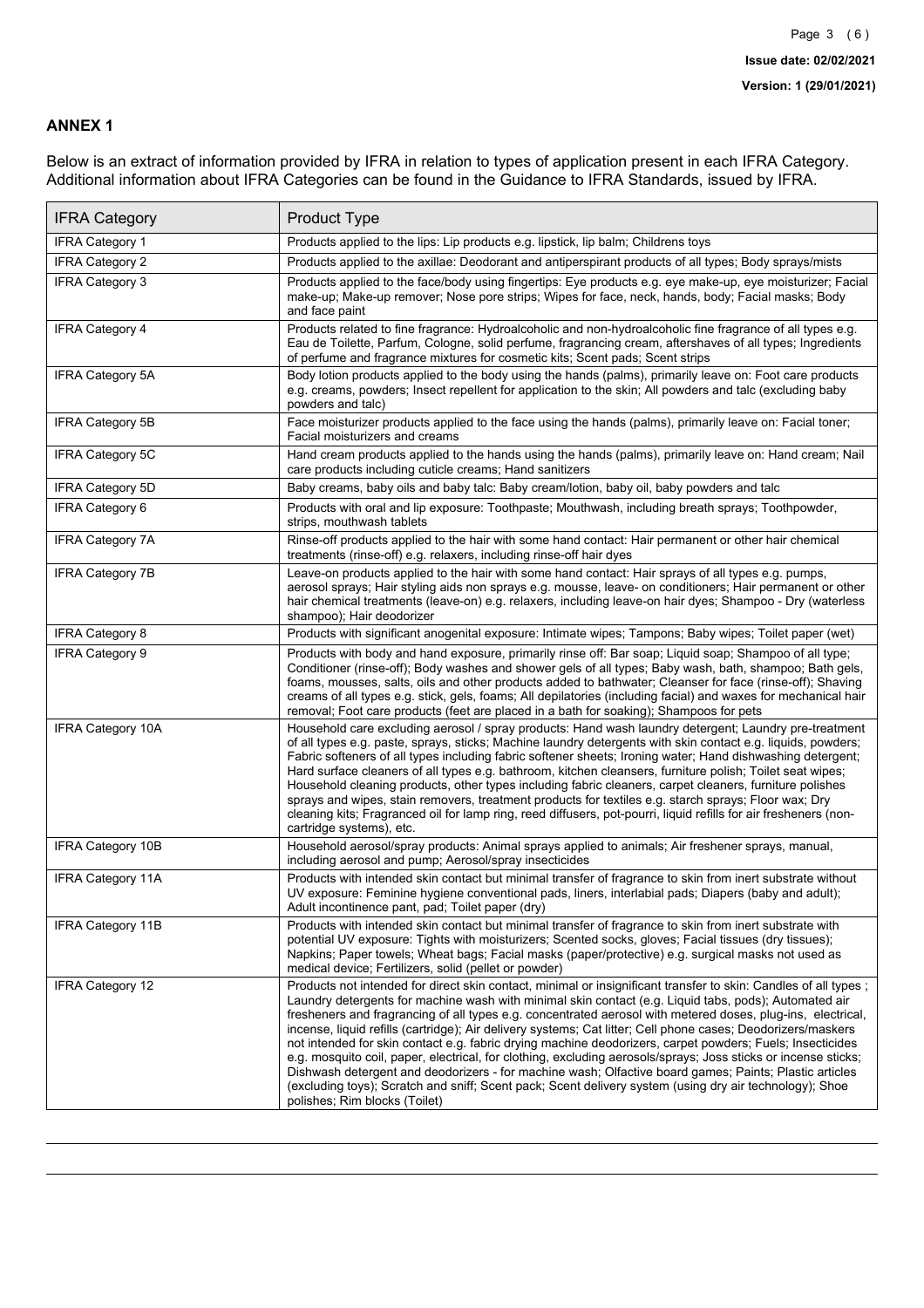## **IFRA CONFORMITY CERTIFICATE**

### **Customer: GRACEFRUIT LTD**

### **Product: KISMET FRAGRANCE 180208**

We certify that the above item is in compliance with the Standards of the INTERNATIONAL FRAGRANCE ASSOCIATION (IFRA - 48th Amendment / published June 2015), provided it is used in the following classes at a maximum concentration level of:

| IFRA classes [see annex for detail] | Maximum level of use (%) |
|-------------------------------------|--------------------------|
| <b>IFRA Class 1 Limit</b>           | Not approved             |
| <b>IFRA Class 2 Limit</b>           | 1.56%                    |
| <b>IFRA Class 3.A Limit</b>         | 1.56%                    |
| <b>IFRA Class 3.B Limit</b>         | 1.56%                    |
| <b>IFRA Class 3.C Limit</b>         | 1.56%                    |
| <b>IFRA Class 3.D Limit</b>         | 50.98%                   |
| <b>IFRA Class 4.A Limit</b>         | 1.56%                    |
| <b>IFRA Class 4.B Limit</b>         | 1.56%                    |
| <b>IFRA Class 4.C Limit</b>         | 1.56%                    |
| <b>IFRA Class 4.D Limit</b>         | 1.56%                    |
| <b>IFRA Class 5 Limit</b>           | 1.56%                    |
| <b>IFRA Class 6 Limit</b>           | Not approved             |
| <b>IFRA Class 7.A Limit</b>         | 25.49%                   |
| <b>IFRA Class 7.B Limit</b>         | 1.56%                    |
| <b>IFRA Class 8.A Limit</b>         | 1.56%                    |
| IFRA Class 8.B Limit                | 100%                     |
| <b>IFRA Class 9.A Limit</b>         | 100%                     |
| <b>IFRA Class 9.B Limit</b>         | 100%                     |
| <b>IFRA Class 9.C Limit</b>         | 1.56%                    |
| IFRA Class 10.A Limit               | 100%                     |
| IFRA Class 10.B Limit               | 100%                     |
| <b>IFRA Class 11 Limit</b>          | 100%                     |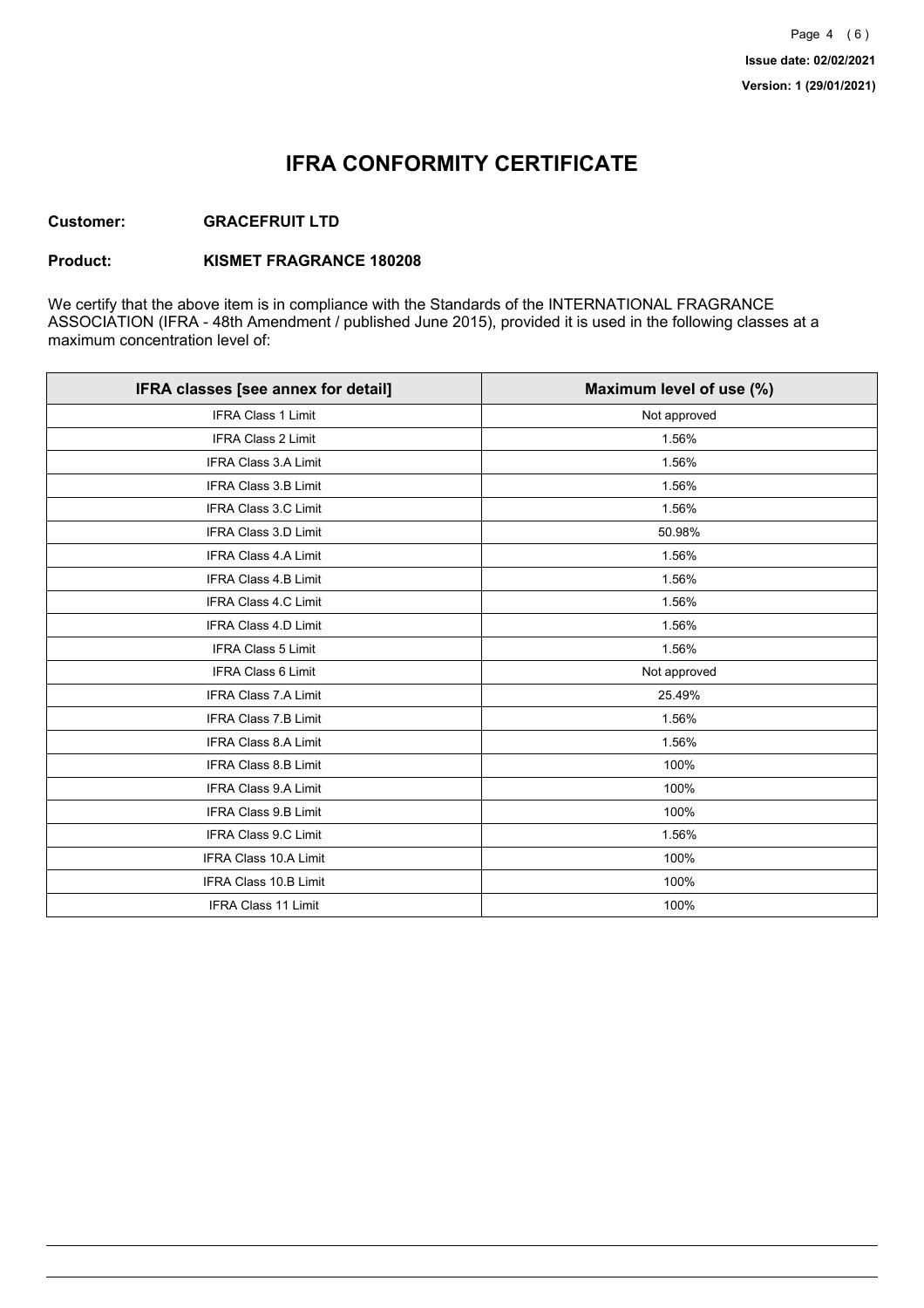# **IFRA CONFORMITY CERTIFICATE**

For other kinds of application or use at higher concentration levels, a new evaluation may be needed; please contact Gracefruit Limited.

The following ingredient(s) have the potential to form nitrosamines in nitrosating systems:

DIMETHYL ANTHRANILATE

The IFRA Standards regarding use restrictions are based on safety assessments by the Panel of Experts of the RESEARCH INSTITUTE FOR FRAGRANCE MATERIALS (RIFM) and are enforced by the IFRA Scientific Committee.

Evaluation of individual Fragrance ingredients is made according to the safety standards contained in the relevant section of the IFRA Code of Practice.

It is the ultimate responsibility of our customer to ensure the safety of the final product (containing this fragrance) by further testing if need be.

**Regulatory Affairs Department**